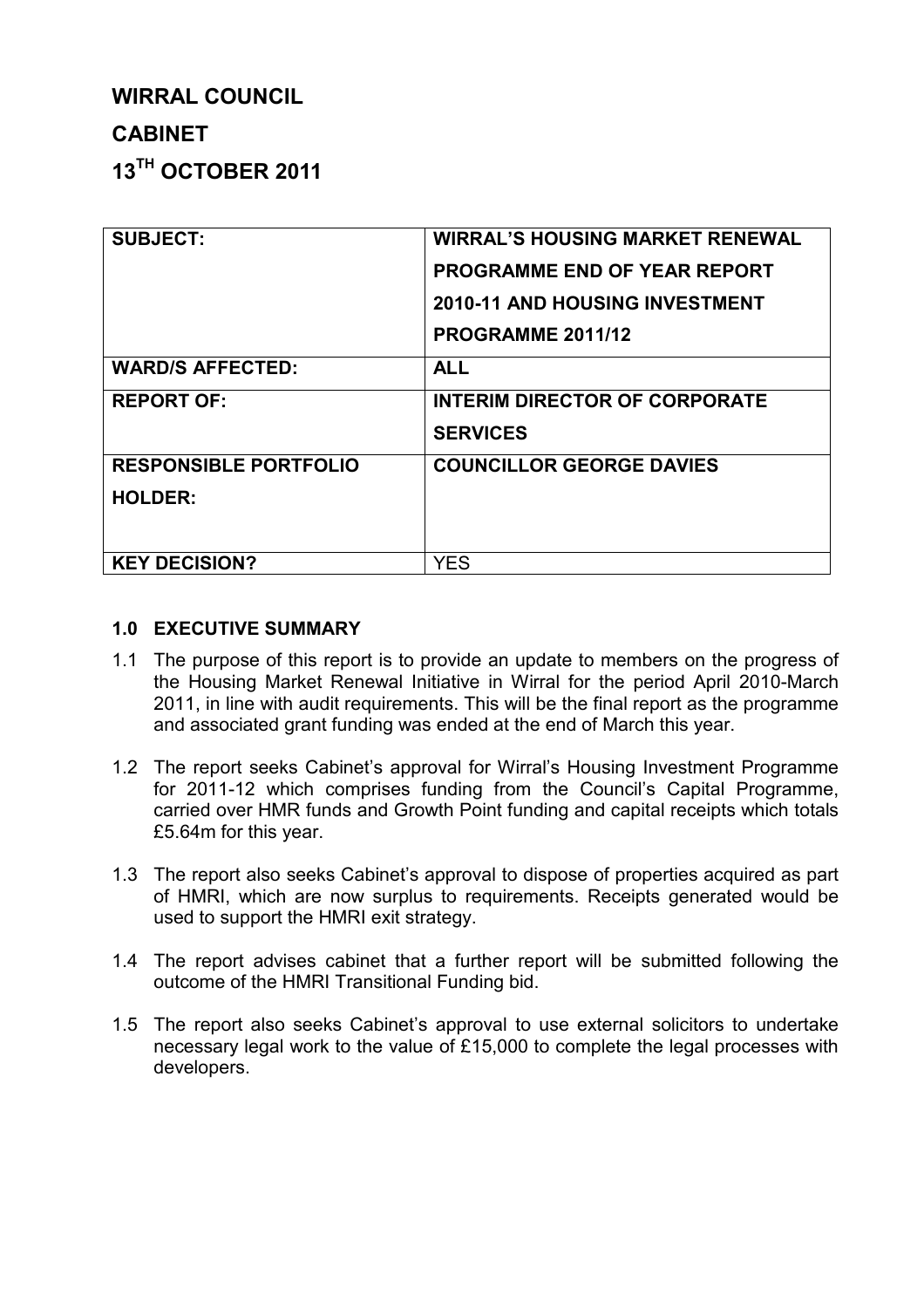#### **2.0 RECOMMENDATION/S**

- 2.1 Cabinet is recommended to note the progress of the Housing Market Renewal Initiative in Wirral in the period April 2010-March 2011 (the final year of the programme) as detailed in this report.
- 2.2 Cabinet is recommended to agree the Housing Investment Programme 2011-12 for Wirral, set out in Appendix 1 to this report.
- 2.3 Cabinet is recommended to authorise the Interim Director of Corporate Services (in consultation with the Director of Law, HR and Asset Management) to dispose of the 21 surplus HMRI properties referred to within this report. The Interim Director of Corporate Services (in consultation with the Director of Law, HR and Asset Management) be further authorised to determine the method of disposal for each property as he considers most appropriate in the circumstances.
- 2.4 Cabinet is recommended to note that a further report will be submitted when the outcome of the HMR transition bid is known.
- 2.5 Cabinet is recommended to agree to the use of external solicitors to assist with the legal work, to the value of £15,000 arising in connection with outstanding legal work as set out in this report.

## **3.0 REASON/S FOR RECOMMENDATION/S**

- 3.1 The annual HMRI performance report is an audit requirement and a legacy of the monitoring of the programme by the Department of Communities and Local Government (CLG) and the Audit Commission
- 3.2 The Council approves its Housing Investment Programme on an annual basis and delegates authority to officers to implement the programme in line with its budgets. This report is usually presented to Cabinet over the Summer but uncertainty in funding in 2011/12 has led to this report being presented in Autumn this year.
- 3.3 The disposal of surplus properties reduces maintenance expenditure on land and buildings in support of one of the principal objectives of the Asset Management Plan and the Council's Corporate Policy to improve use of the Council's land and assets.
- 3.4 Approval is needed to retain the services of Hill Dickinson Solicitors to enable the completion of the legal processes in connection with the private sector developers

#### **4.0 BACKGROUND AND KEY ISSUES**

- 4.1 The Newheartlands Business Plan for the 2008-11 programme was approved by Cabinet on  $4<sup>th</sup>$  October 2007. This set out the vision for Wirral's HMRI Strategy, specific housing market renewal objectives, priorities for investment and a range of programme scenarios. The overall HMRI Programme for 2008-11 was agreed by Cabinet on  $9<sup>th</sup>$  July 2008.
- 4.2 In 2008, Newheartlands (the Merseyside Housing Market Renewal Pathfinder) was allocated financial resources for 2008/09 with indicative allocations for 2009/10 and 2010/11. The subsequent allocations for both 2009/10 and 2010/11 were both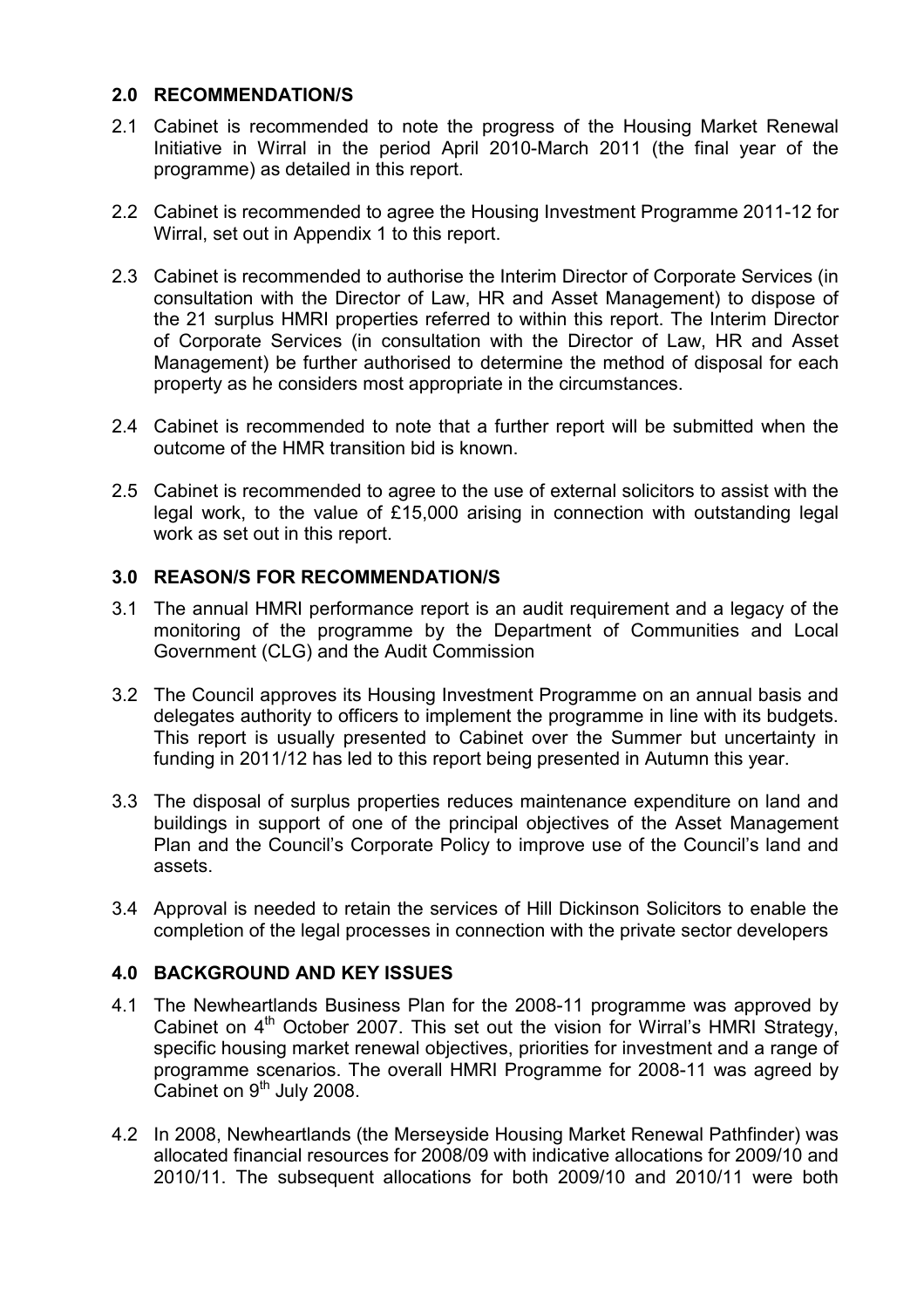lower than the original indicative amounts. For 2010/11 Wirral was originally allocated £9.11m. Following an announcement in May 2010 that the national HMRI programme was to be reduced by £50m, Wirral's allocation was subsequently reduced to £7.437m, in line with similar proportional reductions for our HMRI partners, Liverpool and Sefton Councils. The reduction in HMRI resources necessitated revision of the Council's Housing Investment Programme, which was agreed by Cabinet on 22<sup>nd</sup> July 2010. This programme built upon priorities and initiatives previously reported and consisted of the following schemes:

- Birkenhead Clearance
- Rock Ferry (Fiveways) Clearance
- Tranmere (Church Road) Clearance
- Tranmere (Borough Road) Clearance
- Wallasey (Royston/Woodhall avenues) Clearance
- Strategic Site Assembly
- Facelift Improvements
- Private Sector Home Improvements
- Private Rented Sector Home Improvements
- Living Through Change
- New Build
- 4.3 The Regional Housing Pot (RHP) allocation for 2010/11 was £2.355m, substantially lower than the 2009/10 allocation of £5.241m. The majority of the RHP allocation has been used as match funding to Housing Market Renewal Resources. The remainder has been used to fulfil statutory responsibilities, both within and outside the HMRI area.
- 4.4 The mid-year reduction in HMRI resources led to a number of challenges. The main challenge involved property acquisition commitments exceeding the resources available, largely in North Birkenhead. Property owners and residents had reasonable expectations of moving house after agreeing a sale price but there was insufficient funding available to meet these expectations. Towards the end of the year the Council was successful in both securing and utilising £2.1m of additional capital resources from the Homes and Community Agency to assist with these acquisitions. The additional funding enabled completion of a number of urgent acquisitions and capital resources (Regional Housing Pot / Growth Point) to be carried over from 2010/11 to fund committed clearance schemes in 2011/12.
- 4.5 Following the Government's Comprehensive Spending Review last year, both the Housing Market Renewal Initiative (HMRI) and the Regional Housing Pot (RHP) were terminated from the end of March 2011. The HMRI was originally planned to be a 15 year programme but was cancelled prematurely, after eight years, with Pathfinder authorities encouraged to seek alternative funding through the new national Regional Growth Fund. Wirral submitted two Round 1 bids in conjunction with local authority and preferred developer partners however; there were 464 bids to the value of £2.8 billion bidding for funding from a pot of £450m. Only 50 bids were successful and unfortunately Wirral's bids were unsuccessful. A further bid for Regional Growth Fund resources as part of Round 2 has been submitted.
- 4.6 In addition to the Regional Growth Fund, the Government has also made available £5m in transitional revenue funding to the Pathfinders over the next 2 years to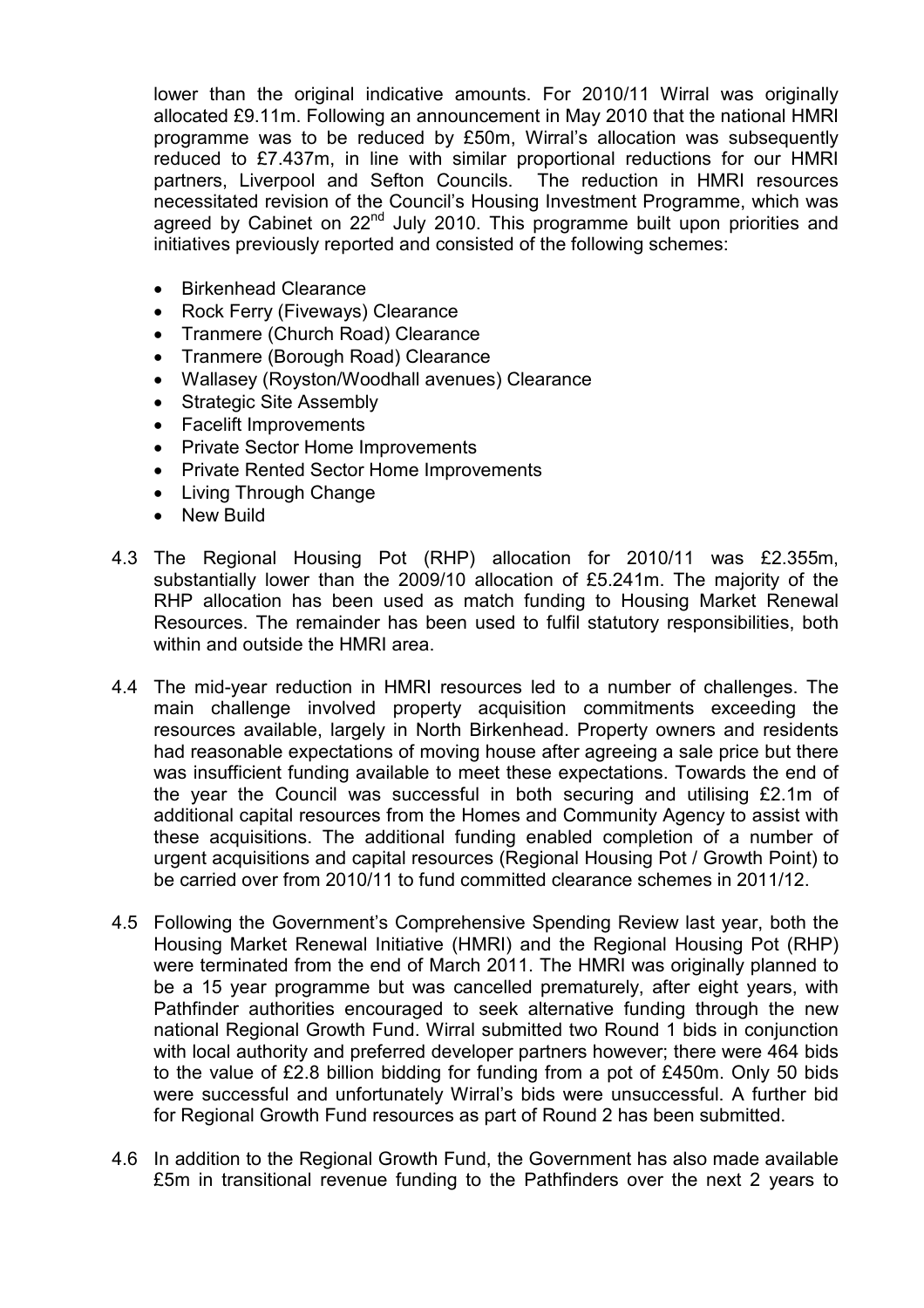provide local capacity to exit former HMRI areas. A bid was submitted with the aim of providing a specialist resource to be able to review and rework intervention programmes within the Merseyside Market Renewal area. This is in line with the Government's localism agenda and makes best use of the new funding regimes, which have emerged following election of the coalition. I am pleased to report that it has been announced that the Merseyside bid was successful and it has been awarded £330,000 over 11/12 and 12/13. Wirral will receive £44,000 in 2011/12 and £48,000 in 2012/13. Centrally, this will provide funding to sustain a small team of experienced staff formerly part of Newheartlands. The team will conduct a review of the programme, engineer projects in the short to medium term using the new policy framework and assist with financial feasibility work as new models are explored.

- 4.7 In addition to the local capacity resources the Government has also made available £30m transitional capital funding to the 5 worst affected HMR areas to achieve a structured exit to the programme and to specifically help people trapped in stalled clearance schemes. Merseyside is one of these 5 areas and a joint bid for resources was submitted in July this year. Wirral's share of this bid is £3m. Since submitting the bid further details have been requested by the CLG to assist assessment process and this was provided in September 2011. A decision about the allocation of this funding is expected later this year.
- 4.8 In addition to preparing bids for the limited funding opportunities being made available by Government through the HCA and other agencies, the Council has also been actively engaging with all Government agencies to lobby for investment to be maintained in HMRI and other housing programmes. This has involved a number of high profile representatives from HCA, Government and the opposition visiting the area and/or meeting members and officers.

#### **5.0 THE HOUSING MARKET RENEWAL PROGRAMME 2010-11**

5.1 The targets for the 2008-11 Programme and two financial years that made up the programme were agreed by Cabinet on the  $9<sup>th</sup>$  July 2008. The targets for 2010/11 were subsequently revised following the reductions in funding. In summary, the key output targets and performance for the year 2010/11 are:

|                              | Target<br>April 2010-March 2011 | <b>Actual Performance April</b><br>2010-March 2011 |
|------------------------------|---------------------------------|----------------------------------------------------|
| Acquisitions                 | 78                              | 91                                                 |
| <b>Demolitions</b>           | 168                             | 186                                                |
| Home Improvements (incl.     | 107                             | 104                                                |
| <b>Group Repair/Facelift</b> |                                 |                                                    |
| <b>Energy Efficiency</b>     | 577                             | 872                                                |
| Improvements                 |                                 |                                                    |
| <b>New Build RSL</b>         | 120                             | 90                                                 |
| <b>New Build Private</b>     | 115                             | 181                                                |

5.2 The following sections of the report set out the detail of each of the initiatives mentioned in 4.2 & 5.1 above.

#### 6.0 **CLEARANCE**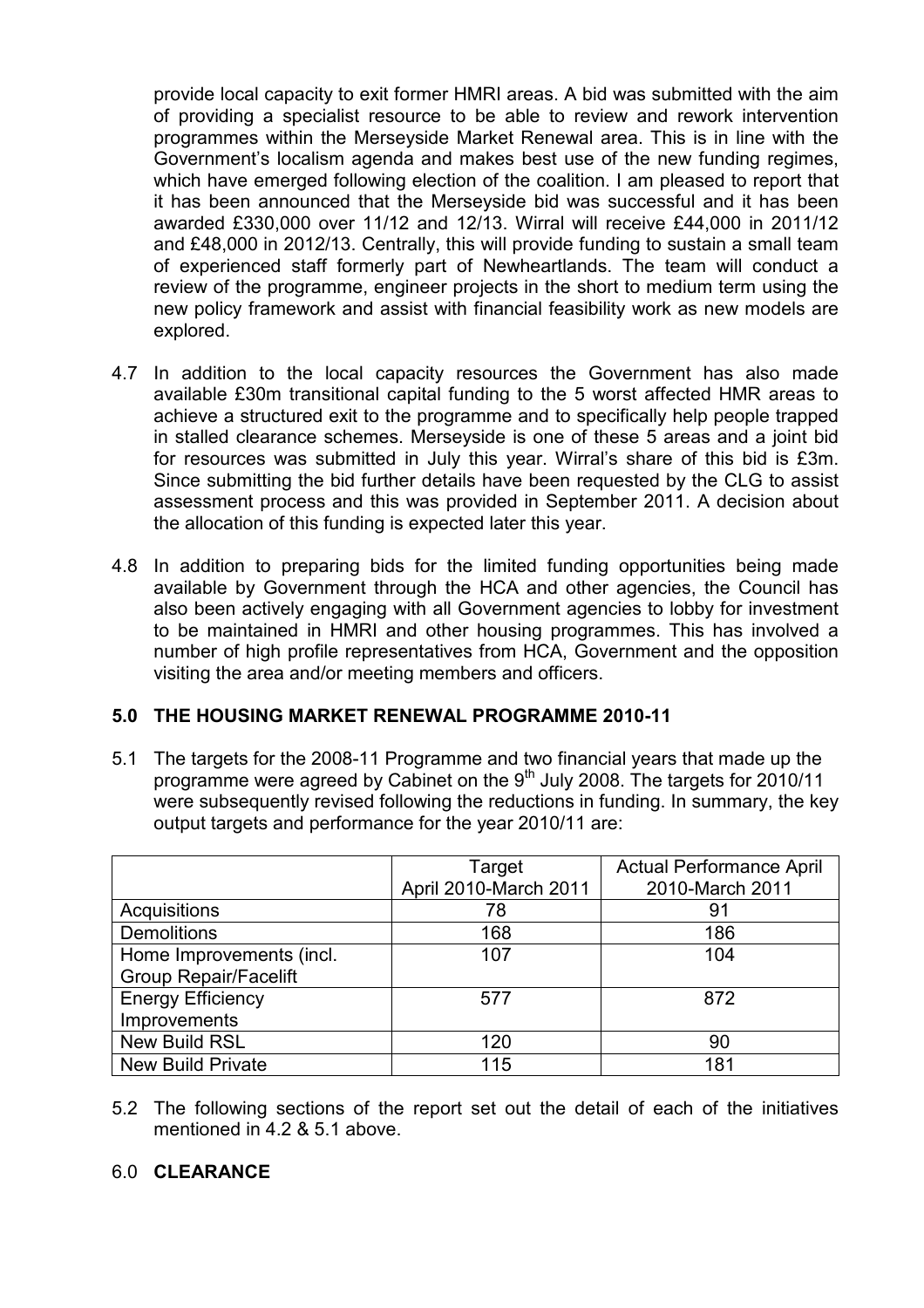## 6.1 **BIRKENHEAD PHASE 1**

 Demolition of houses on Station Road/Tyrer Street was completed. There is still an advertising hoarding to acquire to complete site assembly prior to housing redevelopment by Keepmoat Homes.

#### 6.2 **BIRKENHEAD PHASE 2**

 Progress with acquisitions in both the Milner/Carrington Street and Bray Street Clearance Areas was good with 23 properties acquired by agreement. There are 6 remaining properties and 2 leaseholds in Milner/Carrington St and 1 property remaining in Bray Street to be acquired for site assembly completion. 102 demolitions were completed in both areas, including the former Council owned and run Cavendish Enterprise Centre. The Council's private sector partner, Keepmoat Homes, will develop the Bray Street site when the final acquisition and demolitions are completed, which is anticipated to be later this year. The redevelopment will produce up to 82 new housing units.

- 6.3 9 non-residential/businesses that moved from the Cavendish Enterprise Centre benefited from Rent Relocation Support Grant to help them relocate. These gap funding payments are made on a reducing basis for a period of 5 years.
- 6.4 48 strategic acquisitions were made in Thorneycroft/Plumer/Rundle Street at the request of individual owners. 3 strategic acquisitions were made in the Laird Street/Corporation Road Neighbourhood Options Appraisal area in North Birkenhead.

#### 6.5 **TRANMERE**

 2 units were acquired by agreement in the Church Rd Masterplan area and 15 properties demolished. There are 7 commercial units and 1 residential property still to be acquired. No acquisitions/demolitions were completed on Borough Road. The redevelopment programme has begun with 55 new houses built on Whitford Road and the Church Rd retail scheme is due to begin shortly.

#### 6.6 **ROCK FERRY**

 2 private properties were acquired through agreement and 55 properties demolished. The outstanding acquisition has now been completed. Over 80 of the new houses in phase 1 of the Lovell development are occupied and residents include a number of occupiers from the clearance area.

#### 6.7 **WALLASEY**

 Both the remaining commercial acquisition in the Woodhall/Royston Avenue Clearance Area and the demolition of the final properties were completed during 10/11. The site is currently being redeveloped by Cosmopolitan Housing **Association** 

6.8 3 strategic acquisitions were made on King Street and an emergency demolition was undertaken at 33 Trafalgar Road due to structural instability. 1 further unit was acquired in Trafalgar Road and plans are being made to demolish all Council owned units in this terrace later this year.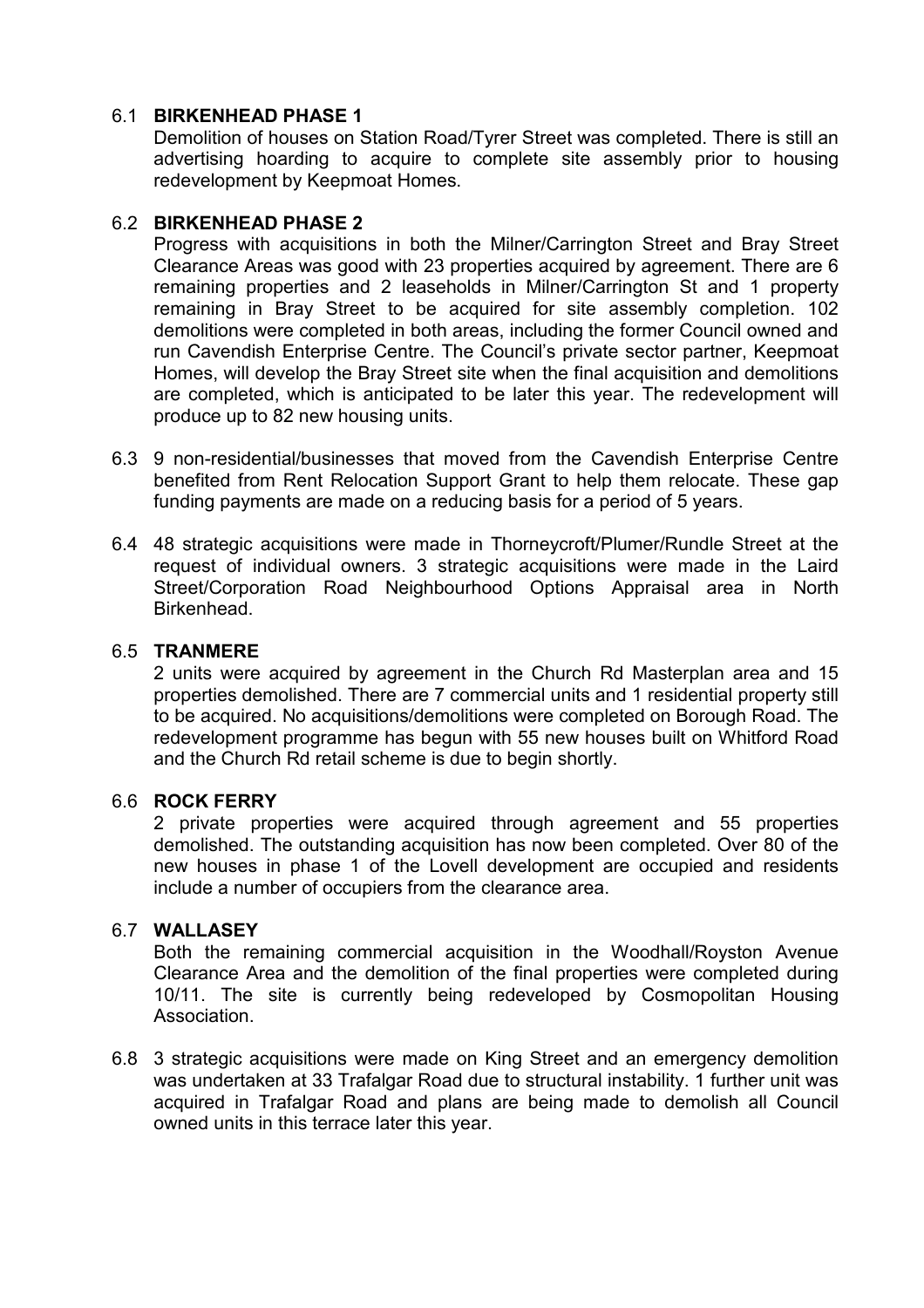6.9 Remaining funds originally allocated to strategic site assembly in Wallasey amounting to £890,000 have been carried forward into 2011/12.

## 7.0 **CRAVEN/PATERSON STREET NEIGHBOURHOOD FACELIFT SCHEME**

- 7.1 The scheme involves externally renovating 272 properties, with an additional option to install solar thermal water heating. The scheme offers a 75% grant with a means tested household contribution of up to 25% and is being implemented in two phases.
- 7.2 Phase 1 completed in June 2010 with 117 properties renovated externally.
- 7.3 Phase 2 started in November 2010 and involves a maximum of 155 houses. The contract is scheduled to complete by November 2011. Upon completion, there are no further schemes planned.

## 8.0 **PRIVATE SECTOR HOME IMPROVEMENTS**

- 8.1 1 Equity Renewal Loan was provided within the HMRI area to renovate a property to the Decent Home Standard. This is currently the only active Equity Renewal Loan case in the HMRI area. A number of properties were planned to be improved to the Decent Homes Standard as part of the HOUSED scheme run by the Empty Property Team, however, the mid year reduction in funding prevented implementation.
- 8.2 HMRI Energy Efficiency funding directly assisted 470 households, in addition to the 402 households in the area assisted by the Government's Warm Front Grant. Outputs were higher than forecast, mainly due to heating grants being for lower value works and due to more CERT funding for insulation measures. 10 solar water heating systems were installed in "The Triangles" area of Birkenhead, which completed the original offer for residents who underwent the Group Repair scheme.

# 9.0 **LIVING THROUGH CHANGE**

- 9.1 The Living Through Change programme covers a number of non-physical interventions aimed at maintaining environmental standards, community safety and community cohesion through the Housing Market Renewal areas. In addition, the programme covers some environmental improvements. The programme supports the Clearance, New build and Improvement programmes and reduces the potential negative impact on residents in the Housing Market Renewal areas.
- 9.2 During the period April 2010 to March 2011 the following activity has taken place:
	- Live Wirral Wardens dealt with 2482 fly tipping incidents and secured 999 properties to maintain environmental standards and keep the HMRI area clear of fly tipping
	- Live Wirral Wardens have dealt with 6279 requests from residents.
	- The HMRI Anti-Social Behaviour Officer dealt with 125 active enforcement cases within the HMRI area.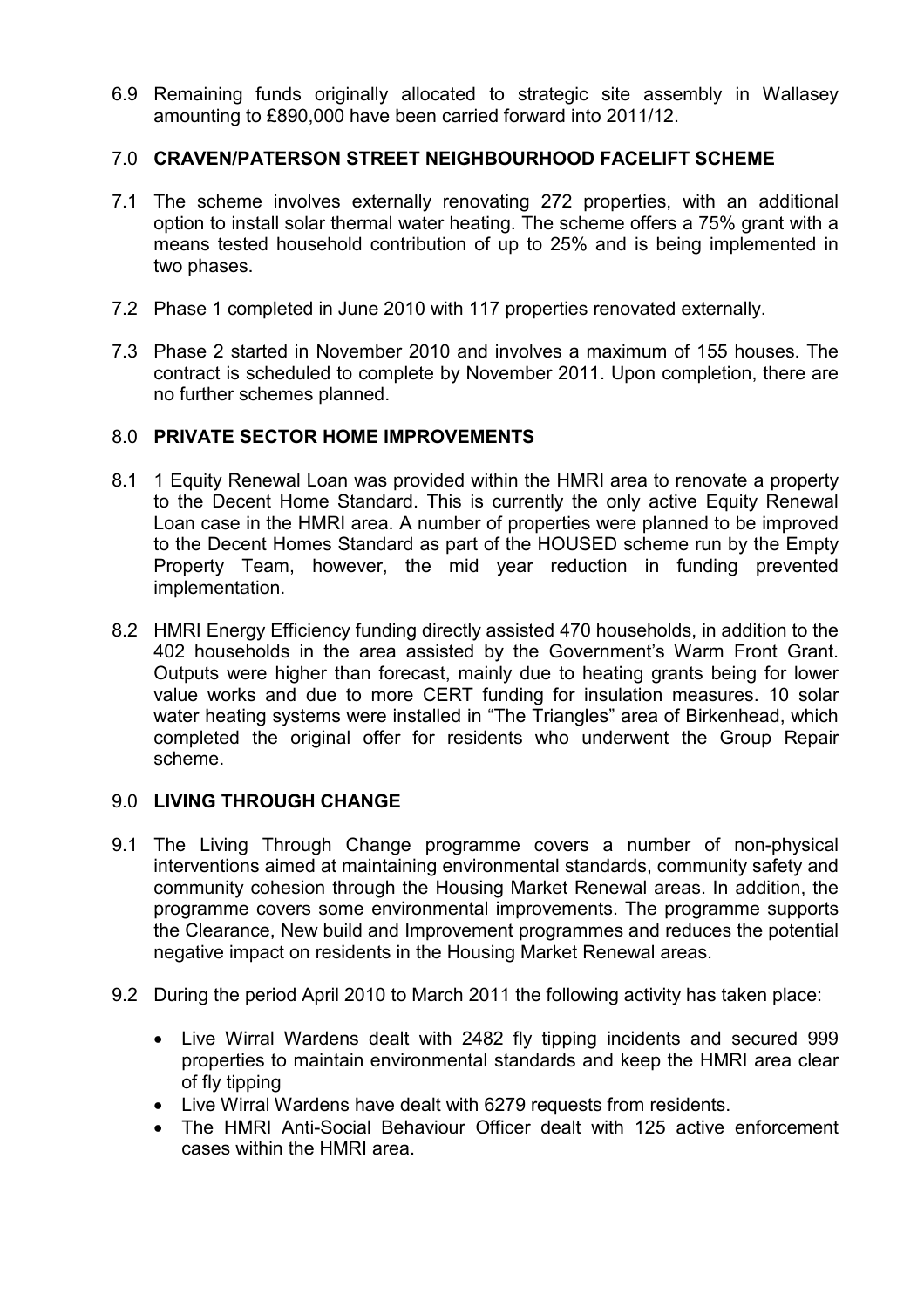- The Homemovers Service completed 99 cases to assist households affected by clearance, with 16 cases ongoing. 9 first time buyers have been assisted into home ownership in the Housing Market Renewal area through the First Homes scheme which provides guidance and financial assistance and access to support services.
- The Handyperson Service has carried out basic maintenance works to assist 757 vulnerable people.
- The Landlord Accreditation Scheme accredited 382 private rented properties.
- 9.3 As a result of the cessation of HMR funds the living through change programme has been scaled back to focus only on Landlord Accreditation, Homemovers and Handy Person Services. This has lead to the loss of the Live Wirral Wardens Service.

## 10.0 **NEW BUILD**

- 10.1 Schemes completed on former clearance areas include 9 RSL rented properties in Holt Hill (Tranmere) and 30 open market sales by Lovell in Whitford Rd (Tranmere). 39 new build completions were achieved on phase 1 of the Sevenoaks redevelopment, with 25 of these units being RSL houses for rent and part ownership.These redevelopment schemes would not have occurred without HMRI intervention and have resulted in renewal of housing stock in some of the most deprived areas of the Borough.
- 10.2 Additionally, 14 houses for rent were built at Fox Street (Birkenhead) and an extra care scheme developed by Housing 21 was completed on the former Somerville Primary School site (Wallasey). Both of these schemes have addressed local housing needs with new accommodation.

# 11.0 **MARKETING AND PUBLICITY**

- 11.1 The Marketing and Communication focus continued with the "Live Wirral Love Wirral" brand and an intensive marketing campaign publicising the activities of the programme providing a platform to promote the HMR areas as exciting, vibrant places to live, work and play. Use of a mix of communication channels such as signage, events, outdoor advertising and newsletters, supported by a range of marketing collateral, has ensured key messages were communicated to all stakeholders and residents through a consistent strong flexible brand that promotes the key attributes of Wirral as an area in which to live.
- 11.2 Continued promotion of HMR funded services through sub brands has provided comprehensive information about products and services delivered through activities of the programme facilitating strengthening of the Live Wirral brand and enabling communication with the target audience. Sustained use of the Live Wirral website has ensured that up to date information regarding the programmes activities can be accessed by the community and stakeholders at all times.
- 11.3 Further activity included;
	- Regeneration Enterprise Day with Prenton High School Year 10 Pupils
	- Regeneration Enterprise Day with Wallasey High School Year 10 Pupils
	- Tranmere Show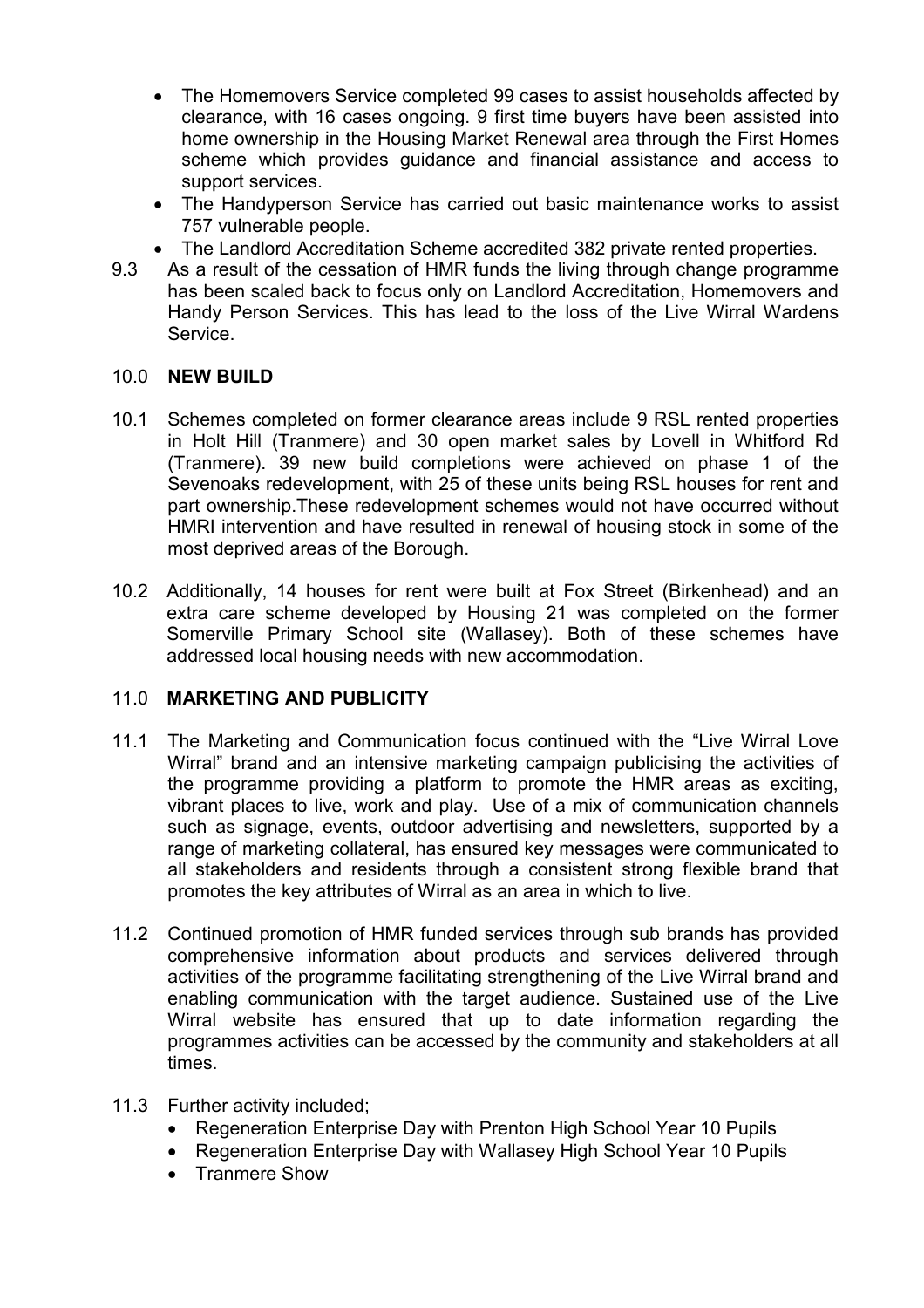- Landlord Expo
- Art for Places
- Neighbourhood Resource Centre Open Day
- Fire Service Life Project
- Build Wirral Meet the Developer Event
- Sponsorship of Park High Students 'Hooked on Fishing' Project
- NewHeartlands Community Awards
- Sevenoaks Residents Garden Competition
- 11.4 Press Releases issued:
	- Design awards shortlist for Wirral regeneration project
	- Awards Success for Wirral Regeneration
	- Better Homes for Wirral Residents
	- Rock Ferry Residents move into New Homes
	- Get Thousands to Revamp your Empty Property
	- First Time Buyers Get a Leg Up on the Property Ladder
	- Residents set to choose Wirral's art spot!
- 11.5 The Council was short listed for a HCA National award for Regeneration for its work in Tranmere and Rock Ferry.
- 11.6 With the unexpected cessation of the HMRI Programme careful planning is now required to deal with all ongoing schemes to ensure satisfactory completion within a reasonable timescale. Any HMRI schemes yet to be started are now unlikely to proceed. The Housing Capital Programme for 2011/12 takes into account part finished HMRI schemes and legal commitments such as Development Agreements. The cessation of HMR funds has led to a scaling back of marketing, publicity and place making. The key issue now is managing expectation in neighbourhoods where HMR has been investing.

#### 12.0 **THE HOUSING INVESTMENT PROGRAMME 2011/12**

- 12.1 The Housing Investment Programme 2011-12 which builds upon priorities and initiatives in previous reports consists of the following initiatives, for which Cabinet's approval is sought:
	- Birkenhead Clearance
	- Rock Ferry (Sevenoaks/Fiveways) Clearance
	- Tranmere (Church Road) Clearance
	- Tranmere (Borough Road/Belmont) Clearance
	- Wallasey (Trafalgar Road) Clearance
	- Facelift Improvements
	- Private Sector Home Improvements
	- Private Rented Sector Home Improvements
	- Healthy Housing Initiative
	- Empty Properties
	- New Build

The following information sets out the revised funding for each of the above initiatives.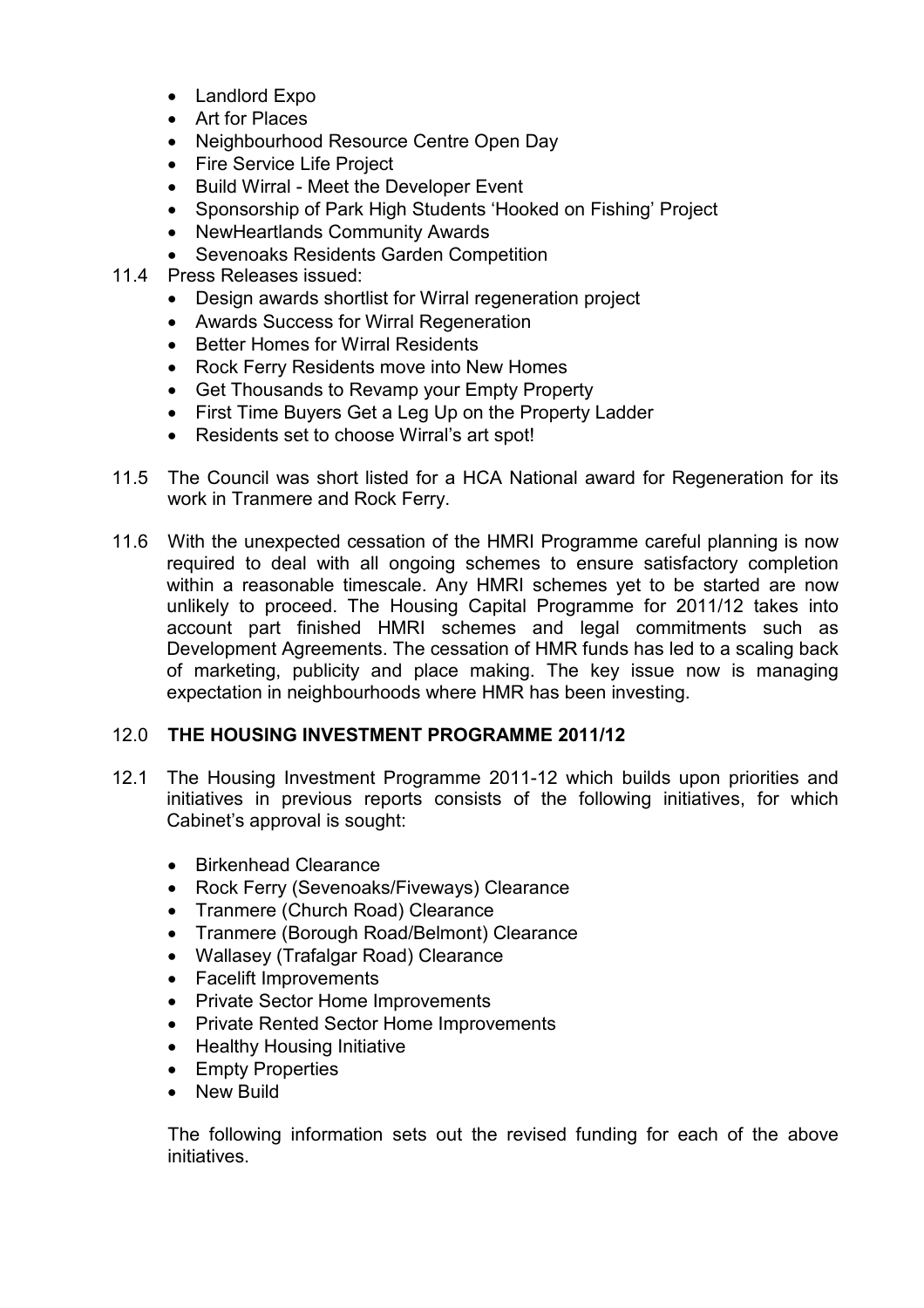#### **13.0 CLEARANCE**

#### 13.1 **BIRKENHEAD**

 Housing capital funds from the former RHP, Growth Point and recycled capital receipts to a value of £1.79m rolled over from 10/11 will allow for further acquisitions to be made in Birkenhead Areas 1 and 2 (Milner/Carrington Streets, Bray Street, Thorneycroft/Plumer Streets and Station Road/Tyrer Street areas) The resources will meet commitments previously agreed in 10/11 and also allow for the potential acquisition of the remaining units in Bray Street, Milner and Carrington Streets and Station Road and Tyrer Streets and at least 1 property in Belmont. Resources will also be used to fund Relocation Loans where appropriate to support low income homeowners to move.

13.2 In addition, Capital Programme funding provided from the Council's own resources will pay for any further demolition, as and when appropriate and Rent Relocation Support payment commitments. A total of £160K will available to support demolition costs across all clearance schemes and £38K will be available for Rent Relocation Grant Support commitments.

#### 13.3 **ROCK FERRY**

Housing capital funds to a value of approximately £150K, rolled over from 10/11 has been identified for the acquisition of the remaining property. This acquisition has now been completed and marks the final acquisition by agreement of 300 properties spanning a 6 year period. The completion of the outstanding acquisition and the demolition of the remaining units will make land available for a further 169 new housing units to be built as part of phase 2, by the Council's appointed developer Lovell. It is planned that Lovell will commence phase 2 (total 135 units), following the completion of phase 1 (76 of 148 dwellings, remaining to be completed), thereby delivering a total of 283 new homes across the site for owner-occupation and shared ownership.

13.4 Capital Programme funding provided from the Council's own resources will pay for remaining demolition. A total of £160K will available to support security and demolition costs across all clearance schemes

#### 13.5 **TRANMERE**

 £884k Housing Capital rolled over from 10/11 will be used to fund the land value deficit of the former Abakhan site to facilitate commercial redevelopment and compensation associated with the acquisition of 2 of the remaining commercial properties, subject to negotiations. Planning permission has already been secured for this major mixed use redevelopment, consisting of 100 new houses, 55 apartments and 9 A1 retail units, which it is hoped will be as successful as the Urban Village proposals on Old Chester Road in Lower Tranmere. A total of £160k will be made available to support demolition across all areas of intervention.

#### 13.6 **WALLASEY**

£34,000, will be used to demolish 23-37 Trafalgar Road and make good the cleared site and adjoining buildings. This action will remove long term vacant and derelict buildings which have blighted the local area for many years.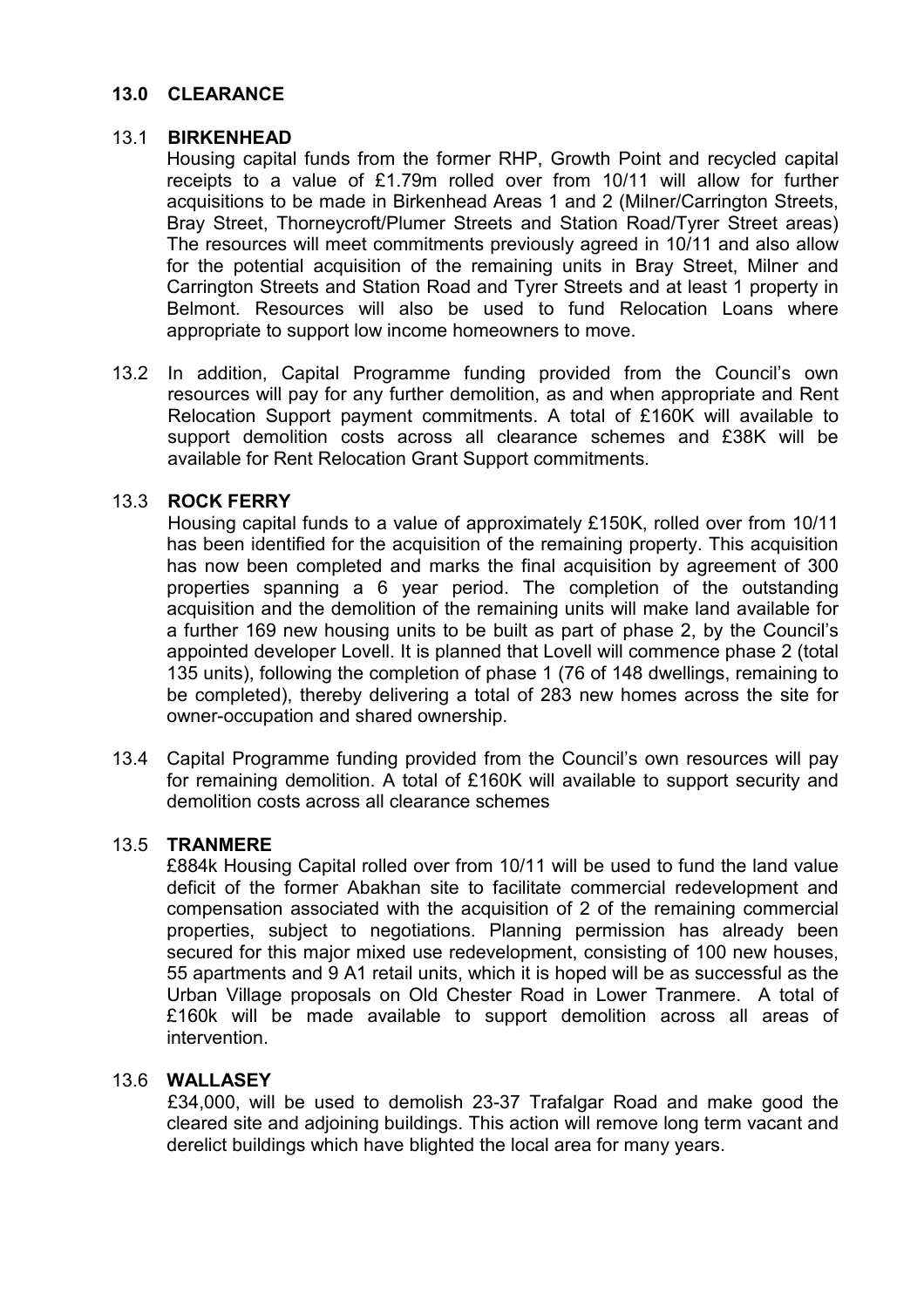RHP funding of £890k, previously allocated towards strategic acquisitions in the Wallasey Neighbourhood will be rolled over from 10/11. Prior to committing these resources it is intended to wait for the outcome of the HMRI Transition capital funding bid. It may be appropriate to redirect all, or a proportion of, the RHP resources to support any funding award achieved through this bid, particularly if the resources allocated are lower than necessary to achieve the outcomes. The outcome of the HMRI Transitional bid will be reported back to Cabinet.

## 14.0 **FACELIFT IMPROVEMENTS**

14.1 £1m recycled contributions from Phase 1 of the Facelift scheme will be used to complete Phase 2, currently on site in Craven Street, Birkenhead. Completion of the scheme will mark the end of the successful block repair programme started under the HMR Initiative which will result in the external improvement of 274 houses. The scheme will be evaluated in a similar manner to the Triangles Group Repair Scheme in Birkenhead, which has proved very successful with local residents.

# 15.0 **PRIVATE SECTOR HOME IMPROVEMENTS**

15.1 Housing Capital Programme resources of £300K will be made available to fund at least 50 Home Repair Assistance Loans. These borough wide loans provide up to £6K towards small scale emergency works where there is deemed to be a risk to the health and safety of the occupants. A further £90k will be used to fund 3 Equity Renewal Loans/Renovation Loans up to £30k each, for major repair works to sustainable properties. Additional RHP carry-over resources will be used to finish committed work started in 10/11.

#### 16.0 **PRIVATE RENTED SECTOR IMPROVEMENTS**

16.1 The Council's Landlord Accreditation scheme providing incentives to landlords to improve their properties, was previously HMRI funded but in 2011/12 will be accommodated by the Community Fund. The Landlord Accreditation team are currently looking at income generating activities, which may contribute towards future costs.

#### 17.0 **HEALTHY HOMES INITIATIVE**

17.1 Housing Capital Programme resources of £105K will be made available to fund Fire Safety Loans and priority HRA Loans where particularly vulnerable households with Category 1 hazards are identified through the scheme.

#### 18.0 **EMPTY PROPERTIES**

18.1 £125k housing capital programme resources will be used to fund the cost of improvement works to properties that have been empty for more than 12 months via 60 Empty Property Grants of £2,000 each. The grant will be paid once the properties are re-occupied. Additional RHP carry-over resources will be used to finish committed work started in 10/11.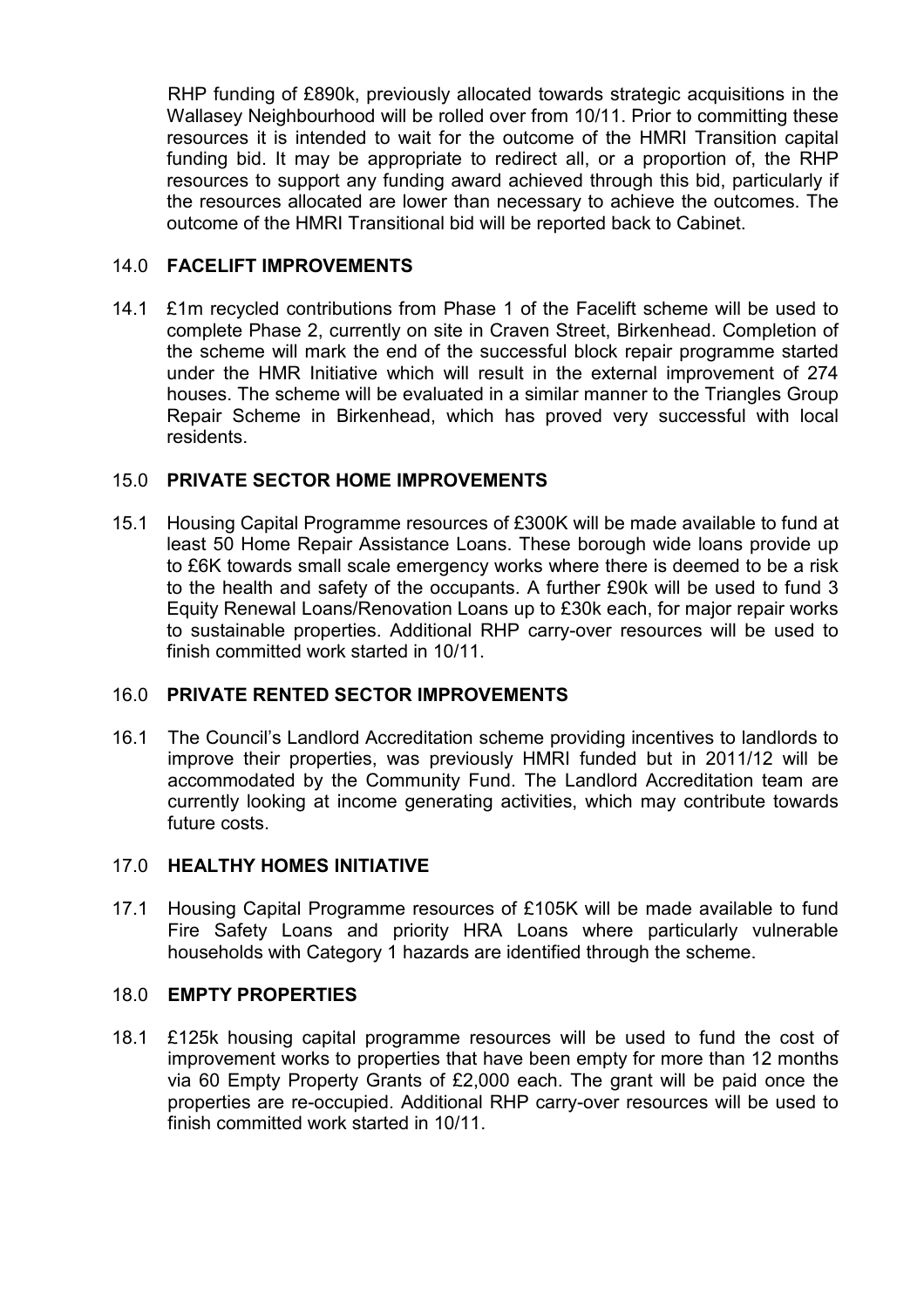#### 19.0 **NEW BUILD**

19.1 During 2011/12 the retail development of the former Abakhan site on Church Rd is due to start and phase 1 of the Sevenoaks redevelopment in Rock Ferry is due to complete, enabling Lovell to begin the development of phase 2. It is also anticipated that the Bray St site will be fully assembled later in the year enabling Keepmoat Homes to initiate the first phase of a new residential development in North Birkenhead.

#### **20.0 COMMUNITY LED HOUSING**

20.1 The scale of future new build resulting from HMR investment presents potential for community led new build housing products. This potential will be explored further with local developers and the HCA, to enable some of the momentum built up in these areas to be maintained in the future.

#### **21.0 NEW HOMES BONUS**

21.1 New Homes Bonus commenced in April 2011 and provides match grant funding for the additional Council Tax raised for each new home and property brought back into use for a period of 6 years. The grant is based on the national average for the Council Tax Band for the new properties/properties brought back into use. This grant is un-ringfenced. On 21<sup>st</sup> July 2011 Cabinet agreed to use £940,000 of Wirral's New Homes Bonus as match funding for the HMRI Transitional Fund bid previously mentioned in 4.7. In addition £60,000 was agreed to support the HOUSED programme and renovate 7 empty properties over 2011/12 and 2012/13. These properties are being subsequently sold to generate a capital receipt in the region of £0.5m, which will be recycled into the Council's Housing Capital Programme.

#### **22.0 DISPOSAL OF SURPLUS HMRI PROPERTIES**

- 22.1 Members will be aware of the Council's need to reduce expenditure on land and buildings in support of the Asset Management Plan and the Council's Corporate Priority to improve land and asset use. Accordingly, the properties listed below acquired as part of the Housing Market Renewal Initiative, are now surplus to operational requirements and need to be disposed of. All of these properties are currently vacant and incurring ongoing security, insurance, Council Tax and utility costs.
	- **26, 50, 56, 94 &111 Craven St and 9,10 & 73 Paterson St, Birkenhead**  These eight properties were acquired in association with the Craven/Paterson St Facelift Scheme and were intended to be used as clearance decant properties or offered to first time buyers. The properties have been renovated externally and are therefore structurally sound but limited funding availability has prohibited internal rehabilitation. The internal conditions will limit their resale value but they will provide good potential homes for those able to carry out the internal rehabilitation.
	- **50, 58, 112, 129/131, 137, 346 & 356 Laird St, 62 Brassey St and 845 Corporation Rd, Birkenhead**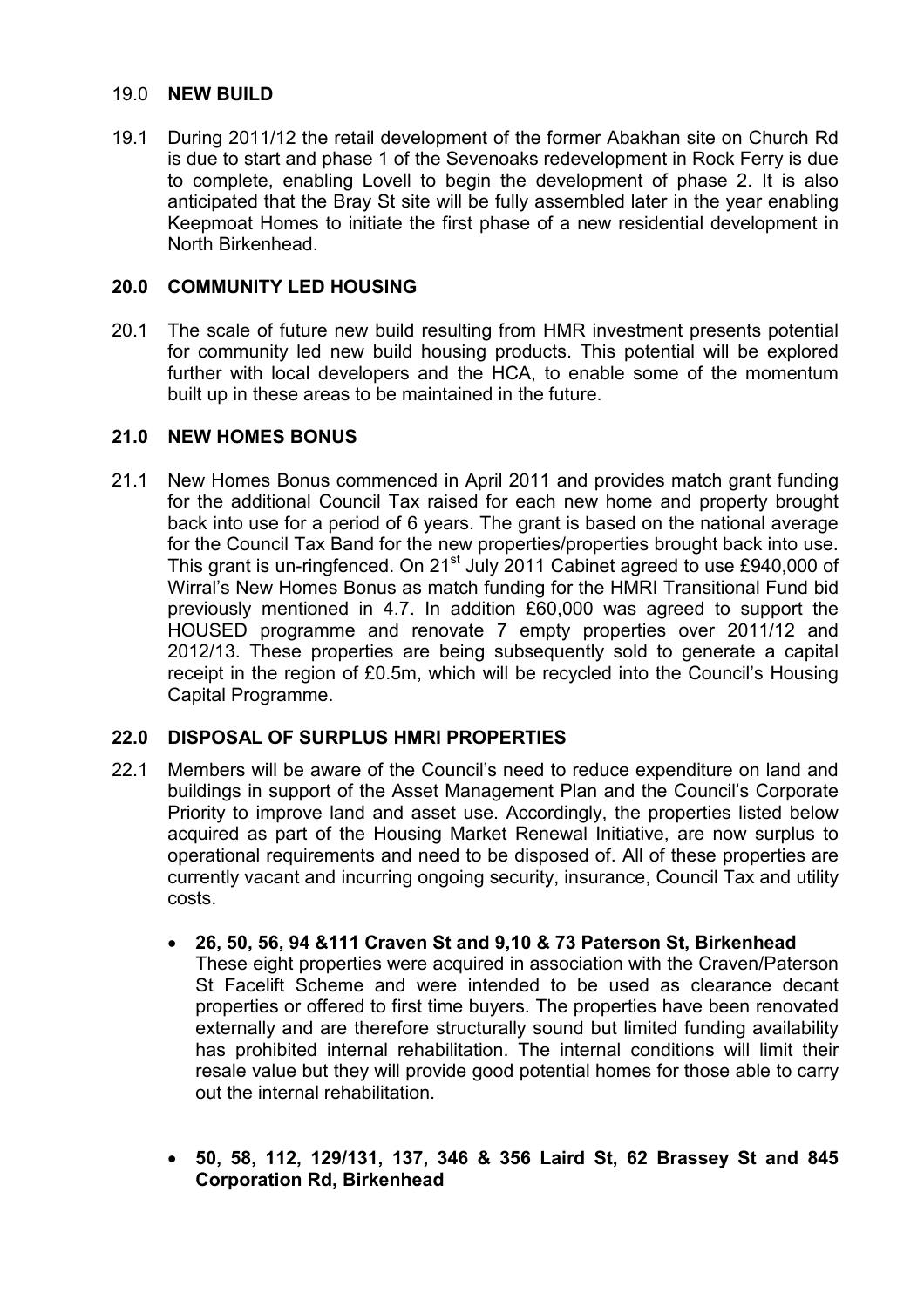These nine properties were acquired in association with Neighbourhood Option Appraisals and Clearance Areas for use as decant properties for clearance participants. They represent a mix of residential and commercial accommodation in varying states of repair. It should be noted that 129/131 Laird Street has since been let to a charity shop operated through the North Birkenhead Development Trust. The original lease was for 6 months. This has now expired, but due to the success of the shop, the lease has been and will continue to be renewed on a monthly basis until the property is eventually sold.

#### • **57 Palatine Rd, Wallasey**

This property was acquired as part of the Empty Property Team's HOUSED scheme to bring long term void properties back into use. This property was one of 6 properties acquired and renovated for subsequent re-sale. This is the only property in the scheme to remain unsold.

## • **85, 87 & 89 King St, Wallasey**

These three derelict properties were acquired as strategic acquisitions to facilitate regeneration of a terrace on the King St corridor. Since their acquisition the private sector has invested in the locality and the Council has received expressions of interest regarding their rehabilitation. Disposal to the private sector would therefore save Council resources. Due to the location of these units on a main transport route, any sale will be conditional to ensure suitable renovation

22.2 As the properties listed represent different accommodation types and various states of repair the Head of Asset Management will consider alternative methods of disposal appropriate to each asset. Depending on his conclusions, certain of these assets may be recommended for sale by private treaty or by other methods. Sale at auction is the preferred method of disposal when other avenues, if appropriate, have been exhausted. Some of these properties will be required to offer 'stock swaps' with housing associations that have homes in clearance areas. This is the first priority. After these stock-swaps have been agreed, officers will utilise the New Homes Bonus allocation set aside to refurbish empty homes for sale. Members are advised that the target of renovating 7 empty homes using £60,000 of NHB may be difficult to achieve as the residual empty property stock owned by the Council after the RSL stock swaps are completed may be of a poor internal condition. Capital receipts from the sale of all empty homes are required as match funding for the HMR transition capital bid.

#### **23.0 LEGAL SUPPORT**

23.1 Since 2006 the Council has retained Hill Dickinson Solicitors as its legal advisors in dealing with both Lovell and Keepmoat Homes at a total cost of £152K. This has successfully resulted in two Development Agreements being in place to build 800 new homes and a shopping centre with private sector investment of £110m. The budget used to retain Hill Dickinson has now been spent but some important legal work is outstanding although near completion. Therefore Cabinet approval is sought for a further £15,000 to be allocated to retain Hill Dickinson until 31<sup>st</sup> March 2012 for a number of key tasks principally preparing the lease for the Church Road retail scheme, preparing the lease for the Keepmoat development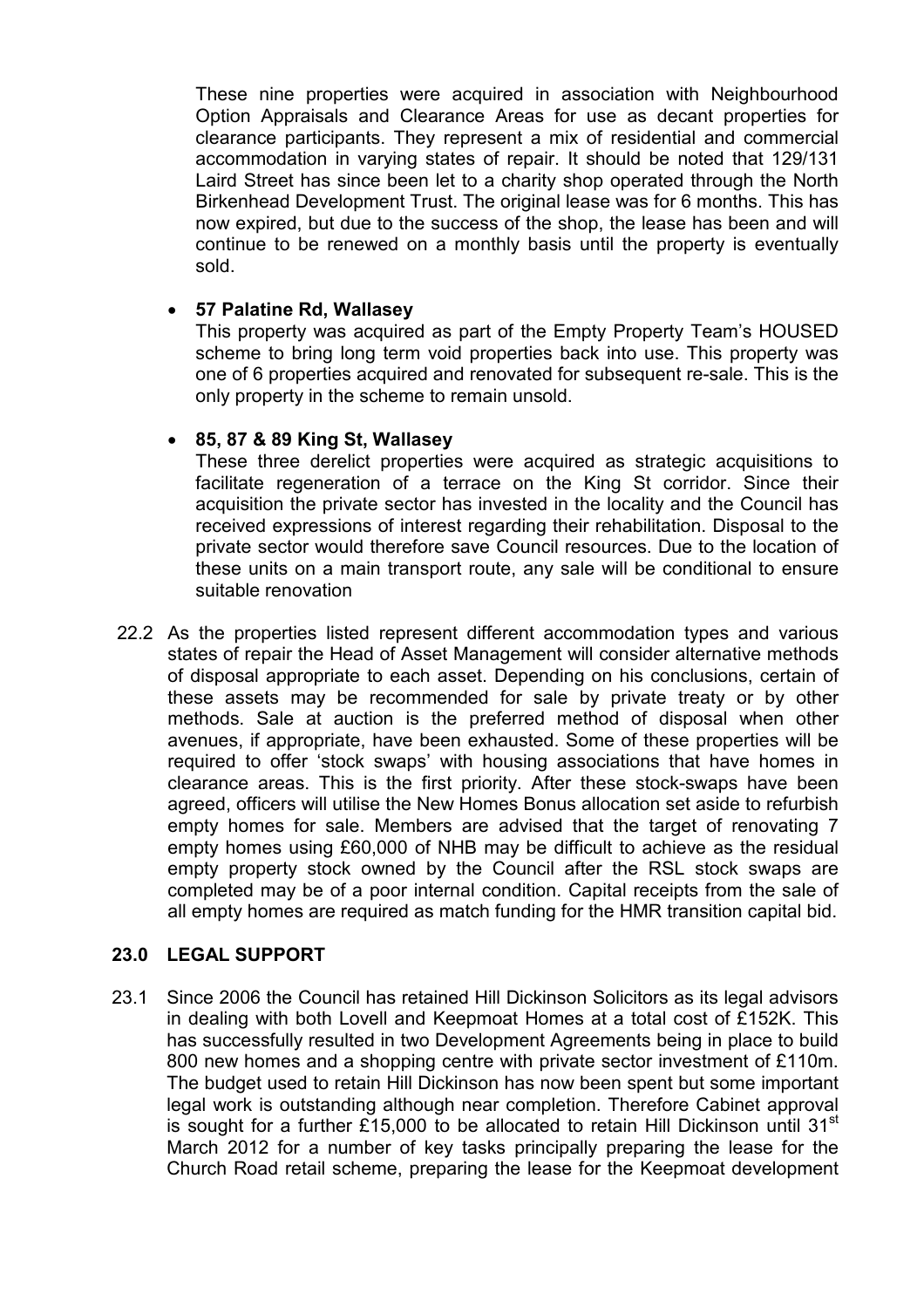of the Bray Street site and that for Phase 2 of Sevenoaks (Fiveways) with Lovell. The £15,000 can be met from revenue funding for 2010/11.

#### 24.0 **RELEVANT RISKS**

- 24.1 Failure to finish ongoing clearance and option appraisals started as part of the HMRI programme will put existing contractual obligations with our developers (Lovell and Keepmoat) and one of our previous funders, the Homes and Community Agency (HCA) at risk. This could result in litigation and/or claw back of funding, in the case of the HCA. In addition, the health and safety of any remaining residents living in any unfinished clearance areas may be at risk.
- 24.2 The acquisition of further houses in Thorneycroft/Plumer/Rundle Street area will increase the Council's land ownership and stake in the area. Future funding (yet unsecured) will be necessary to complete any outstanding acquisitions. There is a risk that this funding will not be secured, however, progressing acquisitions within available resources over a longer period of time will be an alternative option.
- 24.3 As with all outstanding acquisitions there is a risk that owners may not agree to sell to the Council. In this case the use of Compulsory Purchase Orders (CPO) may be necessary. There is a risk that the Council could lose a future Local Public Inquiry following an objection(s) to a CPO. Members should note that the land assembly already achieved in during the life of the HMRI programme has been by negotiation only, without the need to resort to CPO, however, consideration is now being given to the use of CPO powers to secure the outstanding acquisitions.

# **25.0 OTHER OPTIONS CONSIDERED**

25.1 None. The proposed programme is smaller than in previous years and reflects the reduced funding available from various sources.

#### **26.0 CONSULTATION**

26.1 The results of the "Wirral's Future, be part of it" consultation campaign are reflected in the Housing Capital Programme, which also supports the revised Corporate Objectives. Extensive consultation takes place during the delivery of the Housing Capital Programme in the form of options appraisals, ongoing dialogue with partners, customer feedback surveys etc and the annual review of the Private Sector Housing and Regeneration Assistance Policy. This feedback informs the delivery itself, which is dynamic as opposed to static over the life of the programme.

#### **27.0 IMPLICATIONS FOR VOLUNTARY, COMMUNITY AND FAITH GROUPS**

27.1 The Wirral Environmental Network (WEN) currently utilise the former site of 59/61 Trafalgar Road as a temporary community allotment, which has proved popular with local residents, in an area with few statutory allotments. This occupation is granted on a short term lease. The same group has expressed an interest in using the cleared site 23-37 Trafalgar Road for a similar purpose. Once the said site has been cleared it is proposed to investigate this option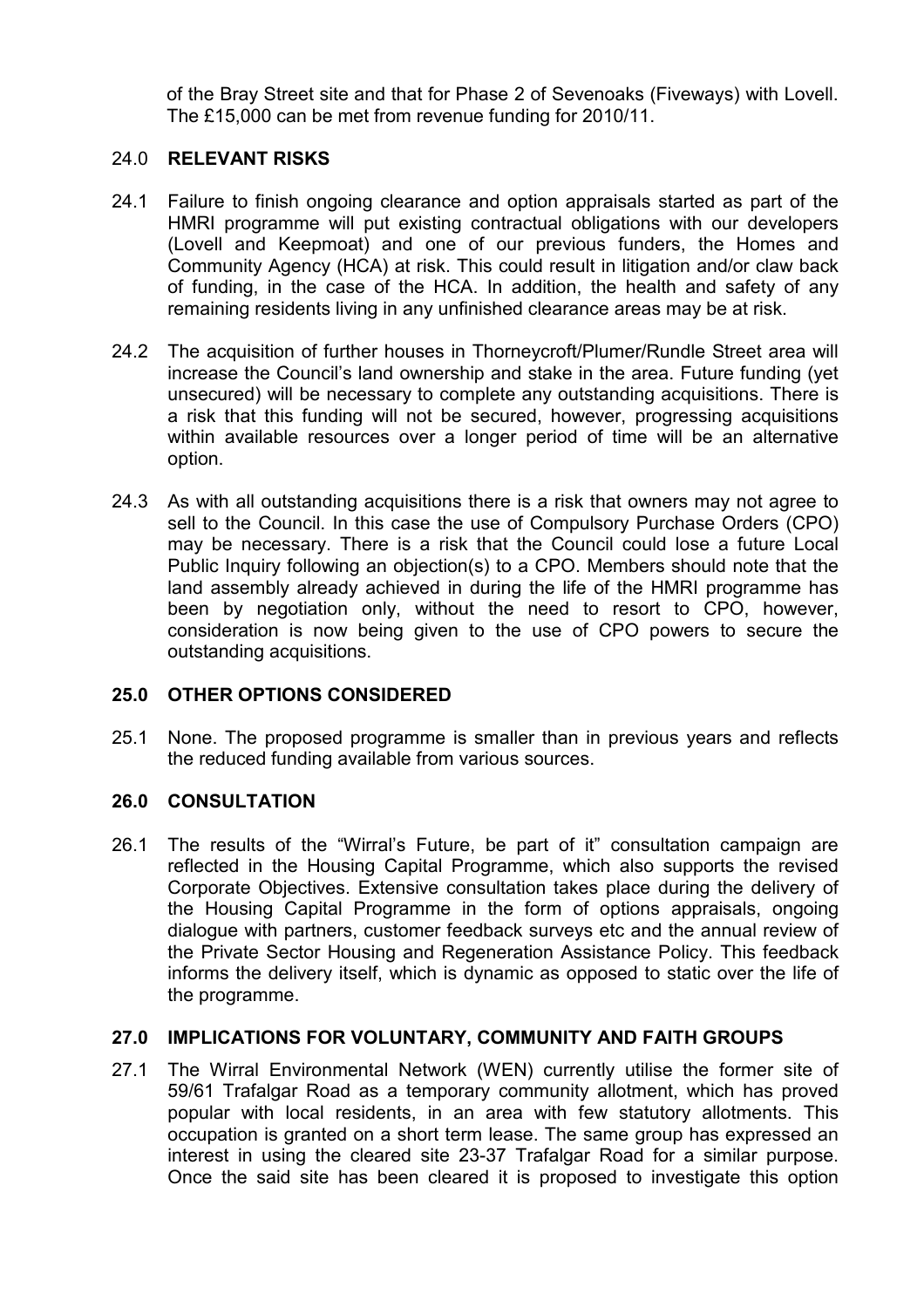further and, subject to there being no financial liability to the Council, to grant a lease to the WEN, pending the longer term redevelopment of this site.

27.2 The HMR Programme, working in partnership with Together Neighbourhood Management Pathfinder, Riverside Housing Association, local voluntary organisations and community members, facilitated the establishment of a Neighbourhood Resource Centre (NRC) within a vacant Council owned commercial property in Church Road. This has enabled a variety of services, including housing advice and information on programme activities, to be provided to residents within the local community. Public sector agencies, such as the PCT and Merseyside Police, and voluntary / community organisations have undertaken activities from the NRC, including training and employment courses which have been undertaken in conjunction with Involve Northwest. An example of the type of activities available for local residents is the opportunity to gain registration through the Construction Skills Certification Scheme to assist individuals in finding employment in the construction sector and this has proved very popular along with the healthy eating Bag-A-Bargain scheme which is now operating from the centre. The NRC was recently nominated for a 'Spirit of Merseyside' award aimed at recognising and celebrating the achievements and work of voluntary sector organisations and received the Community Cohesion Award in recognition of the work undertaken in helping to bond the local community and create a sense of belonging amongst residents. Whilst the premises used for the NRC was acquired for clearance purposes it is intended to continue using the building for the NRC until it becomes necessary to demolish to facilitate the redevelopment of the site by Lovell.

#### **28.0 RESOURCE IMPLICATIONS: FINANCIAL; IT; STAFFING; AND ASSETS**

- 28.1 Wirral's HMRI programme has been primarily delivered by the Private Sector Housing Renewal Team, with appropriate support from other Council Departments. This team grew at the outset of the programme to ensure it had the right skills and capacity to deliver this flagship programme. At its peak the delivery team consisted of 48 staff, largely funded from the HMRI resources budget. Over time, as financial resources have reduced, the team has contracted through a combination of retirement/voluntary severance and redeployment and now consists of 21 staff. These remaining staff are responsible for the residual clearance programme and other core private sector housing functions such as empty properties, financial assistance and statutory enforcement of minimum standards. The remaining team is being funded by a combination of the Council's own resources, the Community Fund and the Primary Care Trust. The team is fewer in number in 2011 than prior to the outset of HMRI funding in 2003/4
- 28.2 The remaining Private Sector Housing Renewal team will be focussing on the delivery of the targets agreed in connection to both the Community Fund and the Council's Corporate Plan such as empty homes, HMO Licensing and Healthy Homes.
- 28.3 The financial resources identified in this report will enable the delivery of the Housing Investment Programme for 2011/12, as detailed in Appendix 1. Should additional funding be secured during the year a further report will be prepared showing the amendments to the programme.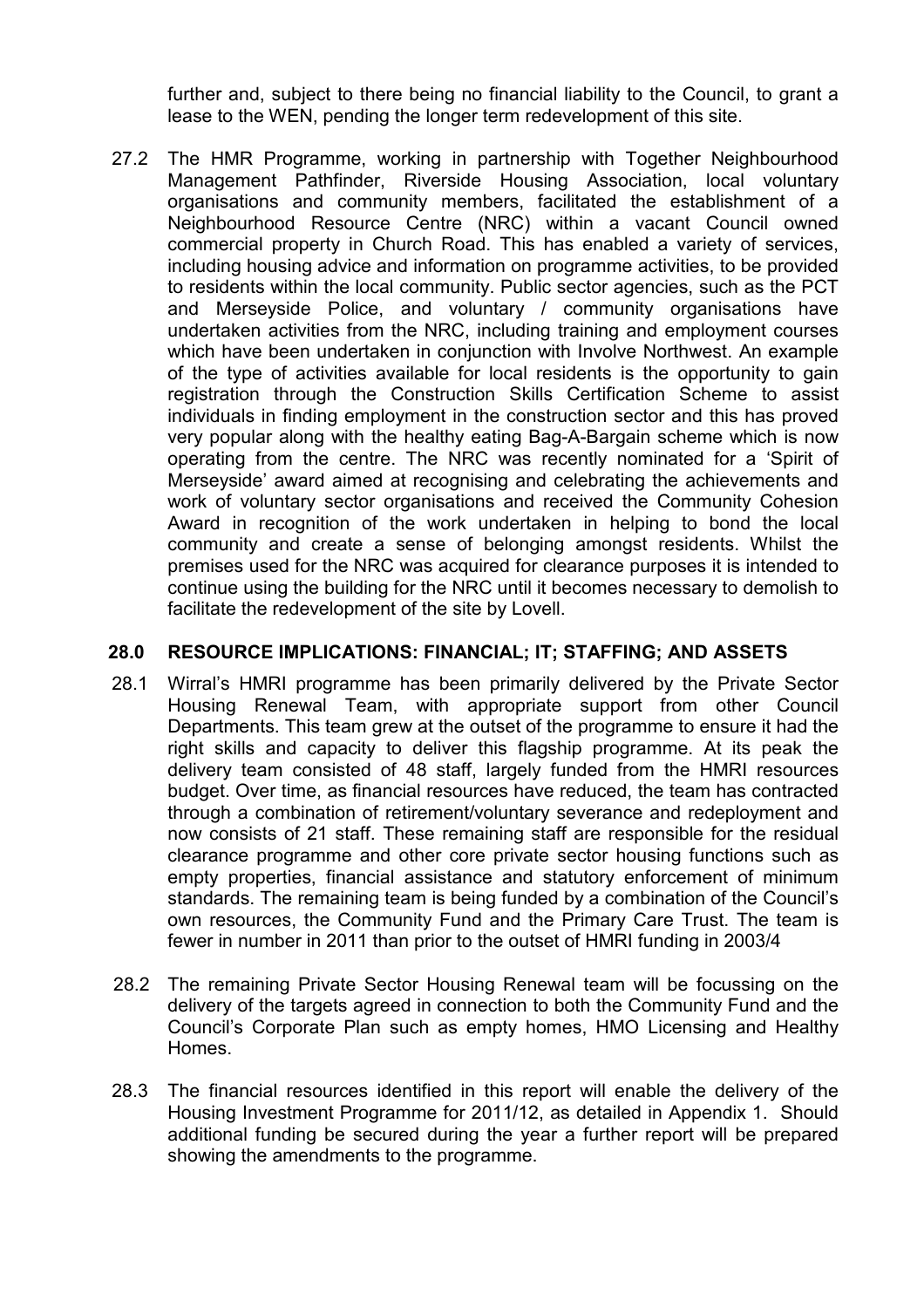- 28.4 It is not possible, at this stage, to quantify the total capital receipts that might be achieved from the disposal of surplus HMRI assets but current market conditions may mean that certain assets would be better sold by private treaty, which could offer an opportunity to maximise receipts. Receipts could subsequently be used to offset liability costs and support the HMRI exit strategy.
- 28.5 Planned demolitions will reduce the potential income generated under the New Homes Bonus for the following year but any new development and the reuse of empty properties will offset this loss by providing an additional income in future years

## **29.0 LEGAL IMPLICATIONS**

29.1 There may be legal implications if clearance plans are amended in respect of obligations to developers and risk of claw back of funding from the HCA if new build outputs are not delivered.

## **30.0 EQUALITIES IMPLICATIONS**

- 30.1 The Housing Investment programme will have a positive impact on some of the most socially and economically deprived areas of the Wirral. The programme will improve the quality of housing, bring back into use vacant dwellings and redevelopment of cleared sites with new build will help promote greater choice, increase quality and choice of housing for all local people.
- 30.2 An Equality Impact Assessment has previously been completed on 4th August 2009 for the combined delivery of the clearance, refurbishment and new build schemes in line with Housing Market Renewal Programme and the Private Sector Housing and Regeneration Assistance Policy**.** This Assessment has been reviewed in light of the revised programme for 2011/12.

#### **31.0 CARBON REDUCTION IMPLICATIONS**

- 31.1 The continuation of the residual clearance programme will provide sites for housing redevelopment to at least level 3 of the Code for Sustainable Homes providing sustainable, lower carbon homes into the future.
- 31.2 The works completed in connection with the Neighbourhood Facelift Scheme incorporate energy efficiency measures and micro generation through solar thermal panel installations. These works reduce the carbon footprint of 100 year old houses into the future.

#### **32.0 PLANNING AND COMMUNITY SAFETY IMPLICATIONS**

32.1 The HMRI programme has directly supported the Council's strategy for urban regeneration and the re-use of brownfield land and has supported the implementation of the Council's Interim Planning Policy for New Housing Development. The Housing Investment Programme for 2011/12 will continue to support these objectives. Relevant Planning Permission will be required for any housing redevelopment. Renewed planning permissions for the remainder of phase 1 (W/APP/10/01205, 148 dwellings approved  $26<sup>th</sup>$  January 2011) and phase 2 of Rock Ferry (W/APP/10/01206, 78 houses and 57 apartments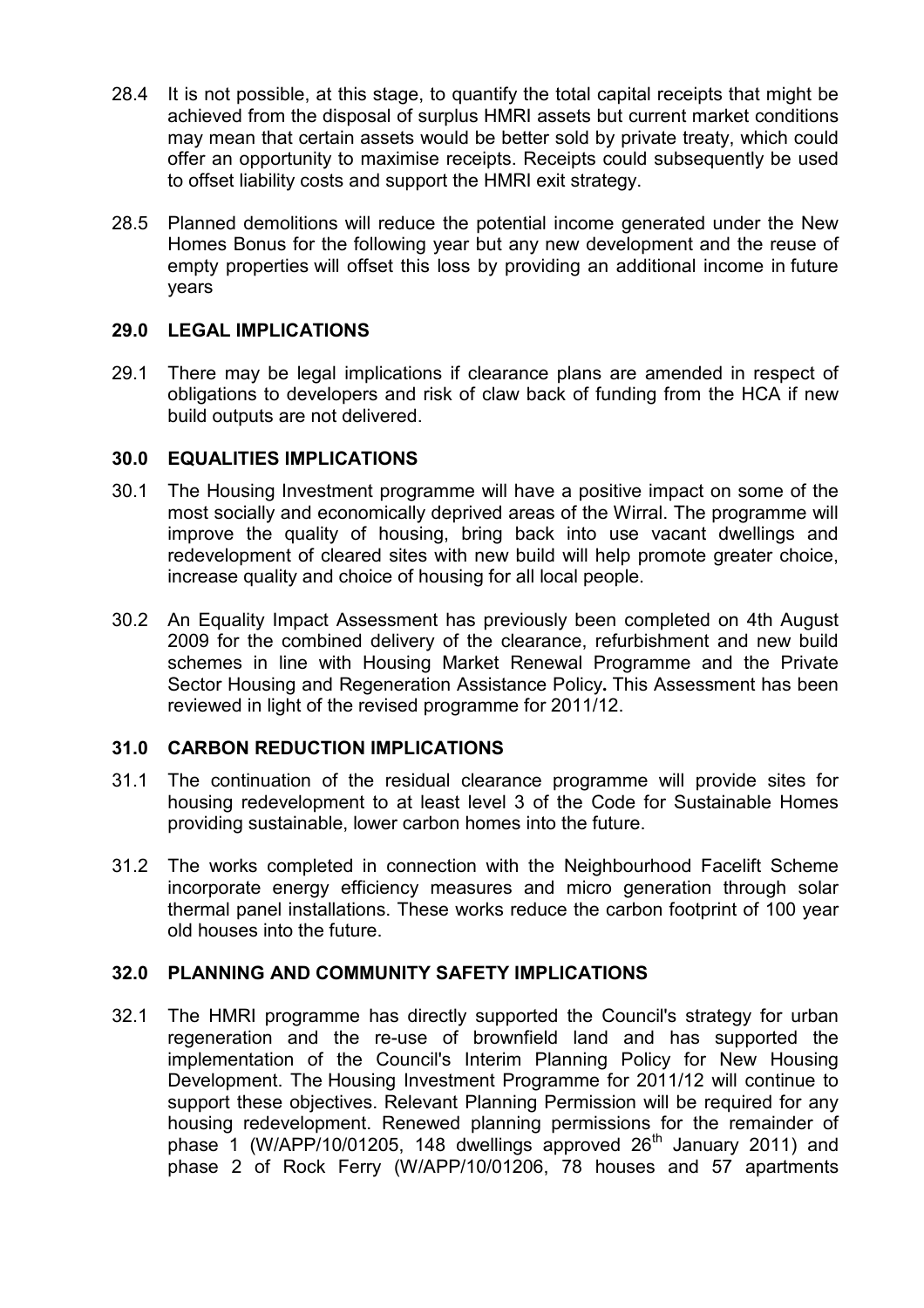approved  $26<sup>th</sup>$  January 2011) have been granted to enable the development to be completed. Planning permission for the mixed use scheme of 100 dwellings, 55 apartments and 9 A1 retail units at Church Road in Tranmere was granted 1<sup>st</sup> April 2011(W/APP/11/00038). Applications for the redevelopment of Bray Street have been submitted but not yet determined.

**REPORT AUTHOR: Alan Lipscombe Housing Renewal Manager** telephone: (0151) 691 8122 email: alanlipscombe@wirral.gov.uk

# **APPENDICES**

Appendix 1 – Housing Investment Programme 2011/12

## **REFERENCE MATERIAL**

*(Include background information referred to or relied upon when drafting this report, together with details of where the information can be found. There is no need to refer to publicly available material: e.g. Acts of Parliament or Government guidance.)* 

#### **SUBJECT HISTORY (last 3 years)**

| <b>Council Meeting</b>                                 | <b>Date</b>                |  |  |  |  |  |
|--------------------------------------------------------|----------------------------|--|--|--|--|--|
| Cabinet - Wirral's Housing<br>Market<br><b>Renewal</b> |                            |  |  |  |  |  |
| Programme 2009/10                                      | $25th$ June 2009           |  |  |  |  |  |
| Cabinet – Wirral's Housing Investment Programme        |                            |  |  |  |  |  |
| 2010-11                                                | 27 <sup>th</sup> May 2010  |  |  |  |  |  |
| Cabinet - Wirral's Revised Housing Investment          |                            |  |  |  |  |  |
| Programme 2010-11                                      | 22 <sup>nd</sup> July 2010 |  |  |  |  |  |
| Cabinet – Wirral's Housing Investment Programme        |                            |  |  |  |  |  |
| 2010-11                                                | 14th October 2010          |  |  |  |  |  |
|                                                        |                            |  |  |  |  |  |
|                                                        |                            |  |  |  |  |  |